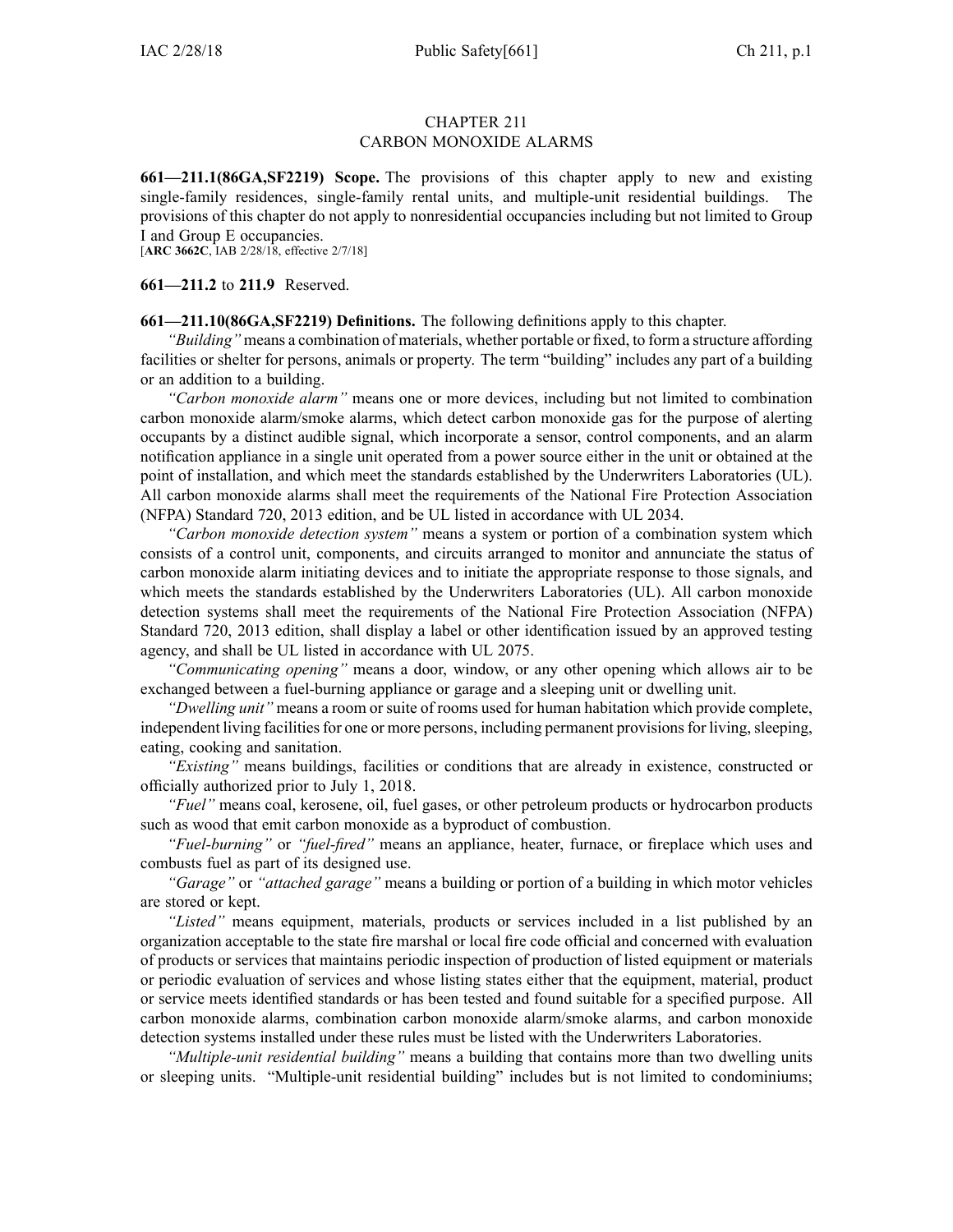townhouses; co-ops; apartment houses or portions of <sup>a</sup> building or an apartment house; hotels; motels; dormitories; or rooming houses.

*"Open-ended corridor"* means an interior corridor that is open on each end and connects to an exterior stairway or ramp at each end with no intervening doors or separation from the corridor.

*"Single-family rental unit"* means <sup>a</sup> building that contains not more than two dwelling units or sleeping units that are rented or leased for living purposes.

*"Single-family residence"* or *"single-family dwelling"* means <sup>a</sup> building that contains not more than two dwelling units that are used, or intended or designed to be used, for living purposes.

*"Sleeping unit"* means <sup>a</sup> room or space in <sup>a</sup> building in which people sleep, which can also include permanen<sup>t</sup> provisions for living, eating, and either sanitation or kitchen facilities but not both. Such rooms and spaces that are also par<sup>t</sup> of <sup>a</sup> dwelling unit are not sleeping units. [**ARC [3662C](https://www.legis.iowa.gov/docs/aco/arc/3662C.pdf)**, IAB 2/28/18, effective 2/7/18]

**661—211.11(86GA,SF2219) Carbon monoxide alarms—required.** Carbon monoxide alarms are required in the following buildings if the building is served by <sup>a</sup> fuel-burning heater, fuel-burning furnace, fuel-burning appliance, fuel-burning fireplace, or has an attached garage.

**211.11(1)** *New construction.* Multiple-unit residential buildings and single-family residences for which construction is begun on or after July 1, 2018.

**211.11(2)** *Existing buildings.* Single-family rental units, single-family residences, and multiple-unit residential buildings.

[**ARC [3662C](https://www.legis.iowa.gov/docs/aco/arc/3662C.pdf)**, IAB 2/28/18, effective 2/7/18]

#### **661—211.12(86GA,SF2219) Installation and placement of carbon monoxide alarms.**

**211.12(1)** *Location.* When required by rule [661—211.11](https://www.legis.iowa.gov/docs/iac/rule/661.211.11.pdf)(86GA,SF2219), <sup>a</sup> carbon monoxide alarm shall be installed in the following locations:

*a.* In the immediate vicinity of every room used for sleeping purposes in each dwelling unit.

*b.* In each bedroom where <sup>a</sup> fuel-burning heater or furnace, fuel-burning appliance, or fireplace is located within the bedroom or its attached bathroom.

In each sleeping unit, if the sleeping unit or its attached bathroom contains a fuel-burning appliance, fuel-burning heater or furnace, or fireplace.

*d.* In the immediate vicinity of each sleeping unit where the sleeping unit or its attached bathroom does not contain <sup>a</sup> fuel-burning appliance, fuel-burning heater, or fireplace and is not served by <sup>a</sup> forced-air furnace.

**211.12(2)** *Carbon monoxide alarm location—exceptions.* A carbon monoxide alarm shall not be required in the locations specified by subrule [211.12\(1\)](https://www.legis.iowa.gov/docs/iac/rule/661.211.12.pdf) when:

There are no communicating openings between the fuel-burning heater or furnace, fuel-burning appliance, fireplace, or attached garage and <sup>a</sup> dwelling unit or sleeping unit.

*b.* There are no communicating openings between the fuel-burning heater or furnace, fuel-burning appliance or fireplace and <sup>a</sup> dwelling unit or sleeping unit and when <sup>a</sup> dwelling unit or sleeping unit is located more than one story above or below an attached garage.

There are no communicating openings between the fuel-burning heater or furnace, fuel-burning appliance, or fireplace and <sup>a</sup> sleeping unit or dwelling unit and the attached garage connects to the building through an open-ended corridor.

*d.* A carbon monoxide alarm is located on the ceiling of the room containing the fuel-burning heater, fuel-burning appliance or fireplace, or in the first room or area between the fuel-burning heater, fuel-burning appliance or fireplace and the dwelling unit or sleeping unit.

**211.12(3)** *Forced-air furnace—exception.* A carbon monoxide alarm shall not be required in <sup>a</sup> dwelling unit or sleeping unit which is served by <sup>a</sup> fuel-burning forced-air furnace when <sup>a</sup> carbon monoxide alarm is located on the ceiling of the room containing the forced-air furnace or in the first room or area served by each main duct leaving the forced-air furnace and the carbon monoxide alarm signals are automatically transmitted to the occupants of each dwelling unit or sleeping unit served by the forced-air furnace.

[**ARC [3662C](https://www.legis.iowa.gov/docs/aco/arc/3662C.pdf)**, IAB 2/28/18, effective 2/7/18]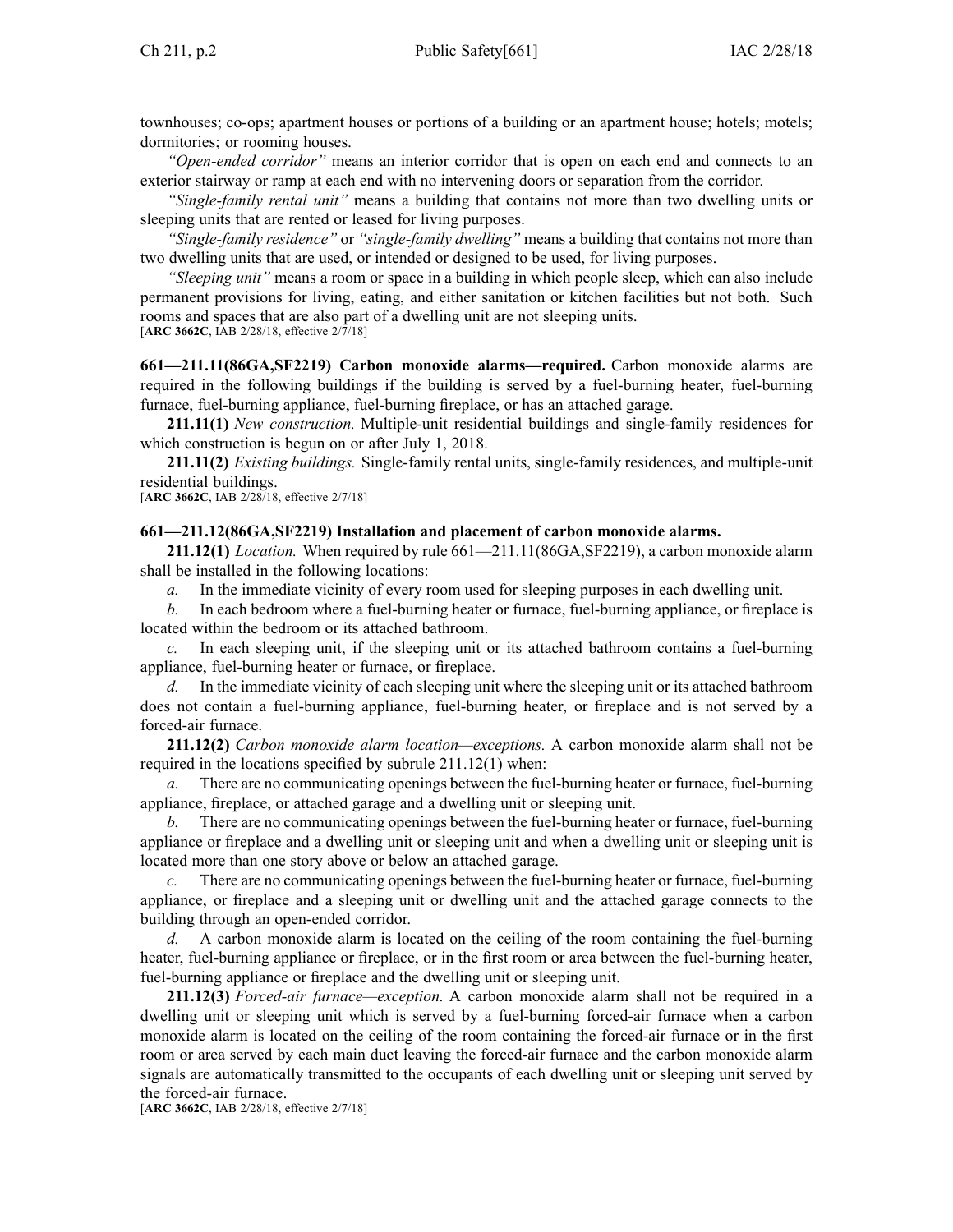## **661—211.13(86GA,SF2219) Carbon monoxide alarms—alternative systems.**

**211.13(1)** *Carbon monoxide detection systems.* Commercially installed carbon monoxide detection systems which have the capability of notifying all occupants of dwelling units or sleeping units within <sup>a</sup> building shall be an acceptable alternative to the installation of carbon monoxide alarms and shall be deemed compliant with this chapter.

**211.13(2)** *Combination alarms.* The carbon monoxide alarm may be combined with smoke detecting devices provided that the combined unit complies with the respective provisions of [661—Chapter](https://www.legis.iowa.gov/docs/iac/chapter/661.210.pdf) 210 regarding smoke detectors and this chapter regarding carbon monoxide alarms or other reference standards and applicable codes. A combined carbon monoxide alarm/smoke alarm shall emit different alarm signals for carbon monoxide and for smoke. Combination carbon monoxide alarm/smoke alarms shall be an acceptable alternative to carbon monoxide alarms. [**ARC [3662C](https://www.legis.iowa.gov/docs/aco/arc/3662C.pdf)**, IAB 2/28/18, effective 2/7/18]

#### **661—211.14(86GA,SF2219) Carbon monoxide alarms—power source.**

**211.14(1)** *New construction—power source.* In buildings for which construction is begun on or after July 1, 2018, carbon monoxide alarms shall receive their primary power from the building wiring when such wiring is served from <sup>a</sup> commercial source. Wiring shall be permanen<sup>t</sup> and without <sup>a</sup> disconnecting switch other than that required for overcurrent protection and shall be equipped with <sup>a</sup> battery backup.

**211.14(2)** *Wiring installation.* Any installation of wiring and equipment shall comply with [661—Chapter](https://www.legis.iowa.gov/docs/iac/chapter/661.504.pdf) 504, Standards for Electrical Work, and requirements established by the manufacturer of the equipment serviced by the wiring.

**211.14(3)** *Existing buildings—power source.* New and replacement carbon monoxide alarms installed in existing buildings may be solely battery operated or may plug into an electrical socket and have <sup>a</sup> battery backup.

[**ARC [3662C](https://www.legis.iowa.gov/docs/aco/arc/3662C.pdf)**, IAB 2/28/18, effective 2/7/18]

**661—211.15** to **211.19** Reserved.

## **661—211.20(86GA,SF2219) Responsibility for installation and maintenance of carbon monoxide alarms.**

**211.20(1)** *Owner, owner's agent, or manager.* It is the responsibility of the owner, owner's agent, or manager of <sup>a</sup> multiple-unit residential building, single-family residence, or single-family rental unit to install carbon monoxide alarms as required by this chapter. However, if <sup>a</sup> dwelling unit in <sup>a</sup> multiple-unit residential building qualifies for <sup>a</sup> homestead credit pursuan<sup>t</sup> to Iowa Code chapter [425](https://www.legis.iowa.gov/docs/ico/chapter/2018/425.pdf), then only the owner-occupant of the dwelling unit shall have the responsibility to install and maintain carbon monoxide alarms as required by this chapter.

**211.20(2)** *Maintenance of carbon monoxide alarms.*

*a.* It is the responsibility of the owner of <sup>a</sup> multiple-unit residential building, single-family rental unit, or dwelling unit to supply and install all required carbon monoxide alarms and to ensure that the batteries are in operating condition at the time the lessee, tenant, gues<sup>t</sup> or roomer takes possession of the dwelling unit or sleeping unit. The owner is responsible for providing written information regarding carbon monoxide alarm testing and maintenance to one lessee, tenant, gues<sup>t</sup> or roomer per dwelling unit or sleeping unit.

*b.* An owner or manager may require <sup>a</sup> lessee, tenant, guest, or roomer who has <sup>a</sup> residency longer than 30 days to be responsible for general maintenance, including but not limited to replacement of any required batteries of the carbon monoxide alarms in the lessee's, tenant's, guest's, or roomer's dwelling unit or sleeping unit, and for testing the carbon monoxide alarms within the lessee's, tenant's, guest's, or roomer's dwelling unit or sleeping unit. The lessee, tenant, gues<sup>t</sup> or roomer is responsible for notifying the owner or manager in writing of any deficienciesthat the lessee, tenant, gues<sup>t</sup> or roomer cannot correct. The lessee, tenant, gues<sup>t</sup> or roomer shall provide the owner or manager with access to the dwelling unit or sleeping unit to correct any deficiencies in the carbon monoxide alarm that have been reported in writing to the owner or manager.